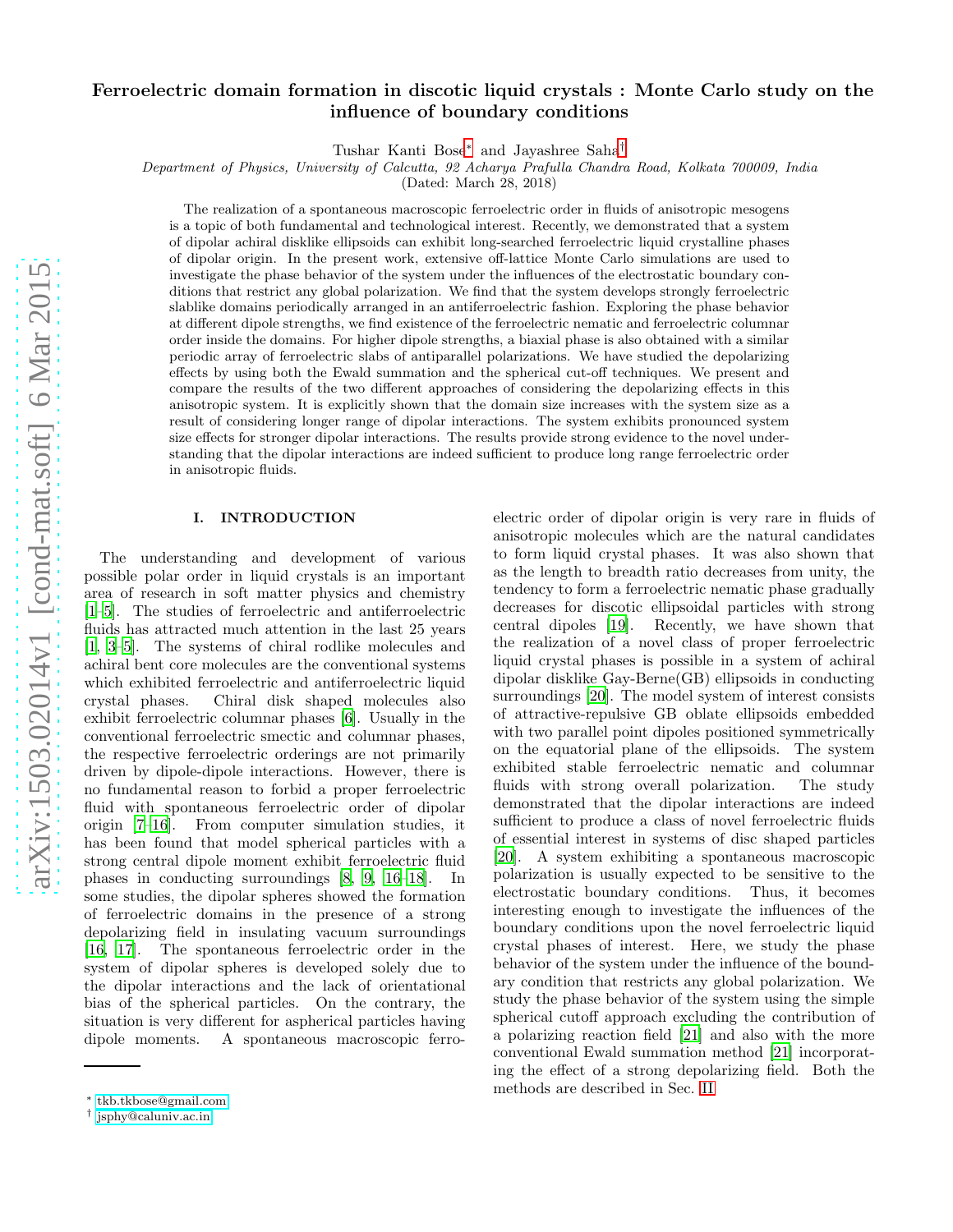Extensive work focused on testing the influence of different boundary conditions on the behavior of simple models of dipolar liquids, for example, the dipolar hard spheres and Stockmayer fluid, was started in the 1980s [\[22](#page-12-12)[–27\]](#page-12-13). Even recently computational studies of dipolar systems have been performed using different boundary conditions [\[28,](#page-12-14) [29](#page-12-15)]. However, the present work is one of the firsts in testing the effects of boundary conditions on an anisotropic system exhibiting spontaneous polarization of dipolar origin. It must be emphasized that the attractive-repulsive GB ellipsoids can naturally form liquid crystal phases even without dipolar interactions whereas the spherically symmetric particles are unable to form orientationally ordered phases without dipolar interactions.

Now, it can be easily understood that the problem of determining the collective organization of a system of dipolar molecules is definitely non-trivial, since it is the result of a balance between the tendency of two dipoles to arrange anti-parallel and the formation of domains with a common dipole orientation that gives fascinating domain structures [\[17](#page-12-8), [18,](#page-12-7) [30](#page-12-16)]. In the present work, we systematically investigate the influence of the depolarizing boundary condition upon the existence of different ferroelectric phases of interest. The system results in the formation of slablike ferroelectric fluid domains periodically arranged in an antiferroelectric fashion. More importantly, at different state points and dipole strengths, we find existence of long range ferroelectric nematic, ferroelectric columnar and ferroelectric biaxial order within the domains. Systems of different size  $(N = 1500, 4000)$ and 8500) have been investigated via the simple spherical cutoff approach. It is explicitly shown that the size of the ferroelectric domains grow with the system size as an effect of considering longer range of dipolar interactions. In Sec. [II](#page-1-0) we detail the molecular model and pair interactions. The simulation methods are described in Sec. [III.](#page-2-0) In Sec. [IV](#page-3-0) we describe the simulation results and Sec. [V](#page-10-0) concludes the paper.

## <span id="page-1-0"></span>II. MODEL

In this paper we present computer simulations of a system of uniaxial oblate GB ellipsoids of revolution where each ellipsoid is embedded with two axial off-center parallel point dipole moments. The dipoles are symmetrically placed on the equatorial plane of the ellipsoid, at equal distances from the center of the ellipsoid. In the present work, the dipoles are placed on the molecular x axis (perpendicular to the symmetry axis) of each GB molecule, separated by a distance  $d^* \equiv d/\sigma_0 = 0.5$  along the axis. The dipolar ellipsoids are interacting via a pair potential which is a sum of a modified form of the GB potential [\[31\]](#page-12-17) and the electrostatic dipolar interactions. In the modified form for discotic liquid crystal [\[32\]](#page-12-18), the pair potential between two oblate ellipsoids i and j is

given by

$$
U_{ij}^{\text{GB}}(\mathbf{r}_{ij}, \hat{\mathbf{u}}_i, \hat{\mathbf{u}}_j) = 4\epsilon(\hat{\mathbf{r}}_{ij}, \hat{\mathbf{u}}_i, \hat{\mathbf{u}}_j)(\rho_{ij}^{-12} - \rho_{ij}^{-6})
$$

where  $\rho_{ij} = (r_{ij} - \sigma(\mathbf{r}_{ij}, \hat{\mathbf{u}}_i, \hat{\mathbf{u}}_j) + \sigma_e)/\sigma_e$ . Here unit vectors  $\hat{\mathbf{u}}_i$  and  $\hat{\mathbf{u}}_j$  represent the orientations of the symmetry axes of the molecules,  $\mathbf{r}_{ij} = r_{ij} \hat{\mathbf{r}}_{ij}$  is the separation vector of length  $r_{ij}$  between the centers of mass of the ellipsoids and  $\sigma_e$  is the minimum separation between two ellipsoids in a face-to-face configuration determining the thickness of the ellipsoids. The anisotropic contact distance  $\sigma$  and the depth of pair interaction well  $\epsilon$  are dependent on four important parameters  $\kappa, \kappa', \mu, \nu$ , as defined in [\[32\]](#page-12-18). Here  $\kappa = \sigma_e/\sigma_0$  is the aspect ratio of the ellipsoids where  $\sigma_0$  is the minimum separation between two ellipsoids in a side-by-side configuration,  $\kappa' = \epsilon_s/\epsilon_e$  is ratio of interaction well depths in side-by-side and face-to-face configuration of the disc shaped ellipsoids. The other two parameters μ and ν control the well depth of the potential.  $σ_0$ and  $\epsilon_0$  define the length and energy scales respectively where  $\epsilon_0$  is the well depth in the cross configuration. The values used here to study the bulk phase behavior are  $\kappa = 0.345, \kappa' = 0.2, \mu = 1, \nu = 3$ . The value of  $\kappa$  is obtained from the parametrization of the GB potential that mimics the interaction between two molecules of triphynylene [\[33](#page-12-19)] which is known to form the core of many discotic mesogens [\[34\]](#page-12-20). The other parameters were chosen from previous works on discotic liquid crystals which exhibited discotic nematic and hexagonal columnar phases [\[35](#page-12-21)[–37\]](#page-12-22). The electrostatic interaction energy between two such dipolar ellipsoids is given by  $\overline{2}$ 

$$
U_{ij}^{\text{dd}} = \sum_{\alpha,\beta=1}^{2} \frac{\mu^2}{r_{\alpha\beta}^3} \left[ (\hat{\boldsymbol{\mu}}_{i\alpha} \cdot \hat{\boldsymbol{\mu}}_{j\beta}) - 3(\hat{\boldsymbol{\mu}}_{i\alpha} \cdot \hat{\boldsymbol{r}}_{\alpha\beta}) (\hat{\boldsymbol{\mu}}_{j\beta} \cdot \hat{\boldsymbol{r}}_{\alpha\beta}) \right]
$$

, where  $\mathbf{r}_{\alpha\beta} (= \mathbf{r}_{j\beta} - \mathbf{r}_{i\alpha})$  is the vector joining the two point dipoles  $\mu_{i\alpha}$  and  $\mu_{j\beta}$  on the molecules i and j at the positions  $\mathbf{r}_{i\alpha} = \mathbf{r}_i \pm \frac{d}{2}\hat{\mathbf{x}}_i$  and  $\mathbf{r}_{j\beta} = \mathbf{r}_j \pm \frac{d}{2}\hat{\mathbf{x}}_j$ . Then the total interaction energy between two dipolar molecule is given by  $U_{ij}^{\text{total}} = U_{ij}^{\text{GB}} + U_{ij}^{\text{dd}}$ . Here we have used different values of the reduced dipole moments  $\mu^* \equiv \sqrt{\mu^2/\epsilon_0 \sigma_0^3} = 0.2, 0.4, 0.6, 0.7$  and 0.9 to investigate the effect of dipole strength on the phase behavior of the system of interest. The dipole moments  $\mu^* = 0.2$  and 0.9, for a molecular diameter of  $\sigma_0 \approx 10\AA$ and an energy term  $\epsilon_0 = 5 \times 10^{-15}$  erg corresponds to 0.45 D and 2 D respectively.

The Ewald summation (ES) and reaction field (RF) methods are two highly popular methods to handle the long range dipolar interaction in condensed matter systems. In the ES method [\[21\]](#page-12-11), the central cubic simulation cell is surrounded by its replicas in all directions to form an infinitely large sphere of periodic images. This infinitely large sphere is itself embedded in a continuous medium of dielectric constant  $\epsilon_s$ . The expression for the overall dipolar interaction energy of the system in the ES technique is given by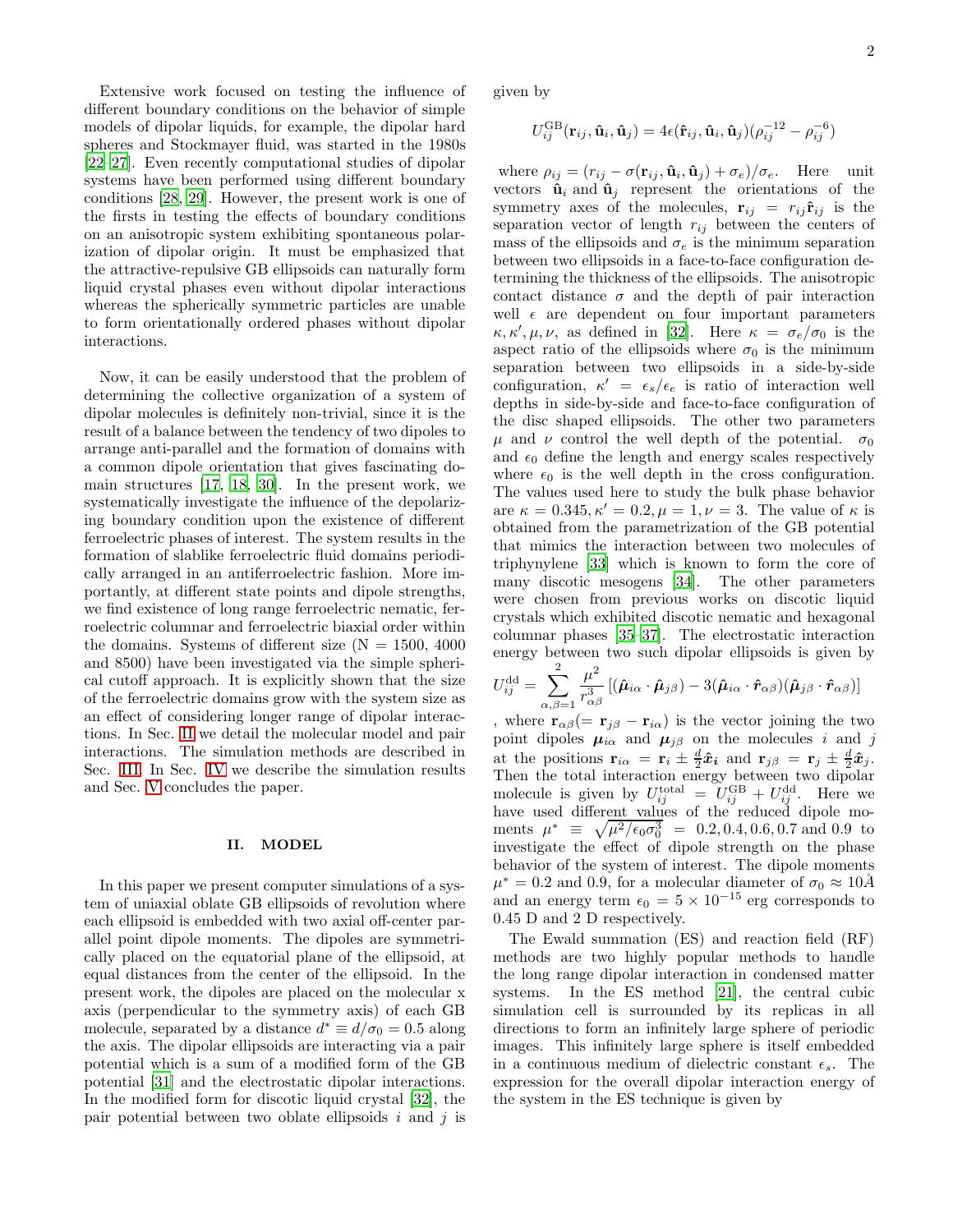$$
U_{ES} = -\frac{1}{2} \sum_{i} \sum_{j} \sum_{n} (\mu_i \cdot \nabla)(\mu_j \cdot \nabla) \frac{erfc(\alpha|r_{ij} + nL|)}{|r_{ij} + nL|}
$$
  
+ 
$$
\frac{1}{2\pi V} \sum_{k \neq 0} \frac{4\pi^2}{k^2} F(k) F^*(k) exp\left(\frac{-k^2}{4\alpha^2}\right)
$$
  
- 
$$
\sum_{i} \frac{2\alpha^3 \mu_i^2}{3\sqrt{\pi}} + \frac{2\pi}{(2\epsilon_s + 1)V} M^2
$$
  
where  $F(\mathbf{k}) = \sum_{i} (\mathbf{k}.\mu_i) exp(i\mathbf{k}.\mathbf{r}_i)$  and  $\mathbf{M} = \sum_{i} \mu_i$ .

where  $r_i$  is the position vector of the dipole moment  $\mu_i$ . M is the total dipole moment of the cubic central box of volume  $V = L^3$ , erfc is the complementary error function and the sum on n is over lattice vectors. The prime in the sum over  $\mathbf{n}=(n_x, n_y, n_z), n_x, n_y, n_z$  integers, indicates that  $i \neq j$  for  $|\boldsymbol{n}| = 0$ . The reciprocal space vectors are of the form  $\mathbf{k} = \frac{2\pi}{L}$  $\frac{2\pi}{L}$  n. The convergence of the interaction terms in the ES depends on the parameter  $\alpha$  which is chosen such that the real space sum over lattice vectors can be restricted to the first term in the sum i.e. the term with  $|n| = 0$ . The last term in the above equation for  $U_{ES}$ , accounts for the work done against the depolarizing field due to the surface charges induced on the spherical boundary. This term vanishes only for  $\epsilon_s \to \infty$  (conducting / tin-foil boundary condition) and makes its maximum contribution when  $\epsilon_s = 1$  ( vacuum boundary condition). The contribution to this term from the pair interactions is given by  $4\pi$  $\frac{1}{(2\epsilon_s+1)L^3}\mu_i.\mu_j$ . It is to be noted that the term does not decay with separation and it is clear from  $\mu_i \mu_j$ dependence that this term will favor antiparallel rather than parallel dipolar orientations. The choice of  $\epsilon_s = 1$ effectively results in surrounding the large spherical sample of cubic replicas with a vacuum and is extreme for a ferroelectric medium. Therefore we can expect to observe a significant effect upon the ferroelectric order found in [\[20\]](#page-12-10) when  $\epsilon_s$  is set equal to 1. The Ewald sum parameters used in the present work for a system of N = 500 dipolar ellipsoids are : (  $|\mathbf{n}_{max}| = 3$ ,  $\mathbf{n}_{max}^2 = 27$ containing 334  $\vec{k}$  vectors ,  $\alpha = 15$  ).

In the reaction field method [\[21](#page-12-11)], the dipolar pair interactions are exactly evaluated upto a cutoff radius  $R_C$  and the dipoles outside cutoff sphere are considered as a continuous medium with dielectric constant  $\epsilon_s$ . Polarization of the continuous medium in response to the polarization from the total dipole moment M within cutoff sphere produces an electric field  $R_i$  that acts back on the i th dipole, located at the center of the cavity. The reaction field is expressed as  $R_i = \frac{2(\epsilon_s - 1)}{(2 \epsilon_s + 1)R_i}$  $\frac{2(\epsilon_s - 1)}{(2\epsilon_s + 1)R_C^3}$ *M*. The size of the reaction field along any molecule is proportional to the moment of

the cavity surrounding that molecule. The contribution to energy from reaction field is  $-\frac{1}{2}\mu_i \cdot \mathbf{R}_i$ , which is a negative contribution if  $\mu_i$  is parallel to M. Therefore, the reaction field tends to polarize the system when a ferroelectric phase is formed, by reducing the potential energy of the system in favor of global ferroelectric order.

The value of  $\epsilon_s$  strongly influences the behavior of a ferroelectric system. If  $\epsilon_s \to \infty$  (conducting or tin-foil boundary condition), the contribution to energy from reaction field strongly favors a polarization. As mentioned before, the systems of dipolar spheres exhibited global ferroelectric order under the influence of the conducting boundary conditions in both the ES [\[8,](#page-12-5) [9](#page-12-6), [16](#page-12-4)[–18\]](#page-12-7) and RF methods [\[38,](#page-12-23) [39\]](#page-12-24). The present system of dipolar ellipsoids was also found to generate global ferroelectric order in our previous works [\[20](#page-12-10), [40](#page-12-25)] under the influence of the conducting boundary conditions. If  $\epsilon_s = 1$ (vacuum or spherical cutoff boundary condition),  $R_i = 0$ , so only pairwise interactions within cavity are considered. This boundary condition is used to simulate the behavior of a macroscopic sample placed in vacuum and acts against the formation of global polarization. If  $\epsilon_s = 1$ , the system tends to form local structures while keeping the total polarization zero. The RF method with  $\epsilon_s = 1$  has been satisfactorily used in studies of the orientationally ordered systems of dipolar spheres [\[28,](#page-12-14) [29,](#page-12-15) [38\]](#page-12-23) and model systems of water [\[41,](#page-12-26) [42\]](#page-12-27).

It should be noted that in the case of ES a depolarizing field appears for  $\epsilon_s = 1$ , which is absent for  $\epsilon_s \to \infty$ . In the RF method, a polarizing field appears for  $\epsilon_s \to \infty$ , absent when  $\epsilon_s = 1$ , with the same effect. So, we expect to observe qualitatively similar phase behavior using both the methods.

We have used three different system size :  $N = 1500$  $(R_C = 3\sigma_0)$ , N = 4000  $(R_C = 5\sigma_0)$  and N = 8500  $(R<sub>C</sub> = 7\sigma<sub>0</sub>)$  when investigating the phase behaviour of the system using spherical cutoff approach ( $\epsilon_s = 1$ ,  $\boldsymbol{R}_i = 0$ ).

#### <span id="page-2-0"></span>III. SIMULATION DETAILS

We have performed Monte Carlo (MC) simulation studies in the isothermal-isobaric ( constant NPT ) ensemble with periodic boundary conditions imposed on the systems of dipolar ellipsoids. We have performed a cooling sequence of simulation runs along an isobar at fixed pressure  $P^* (\equiv P \sigma_0^3/\epsilon_0) = 100$ . A MC simulation of the system of GB ellipsoids without dipoles yielded a discotic nematic and hexagonal columnar phases at the same pressure without any ferroelectric order [\[35\]](#page-12-21). We started the simulation from an well equilibrated isotropic liquid phase in a cubic box. We then reduced the temperature of the system sequentially to explore the phase behavior. At a given temperature, the final equilibrated configuration obtained from the previous higher temperature was used as the starting configuration. The system was subjected to long equilibrium runs at each state point  $[p^*, T^*]$ . During a MC cycle, each particle was ran-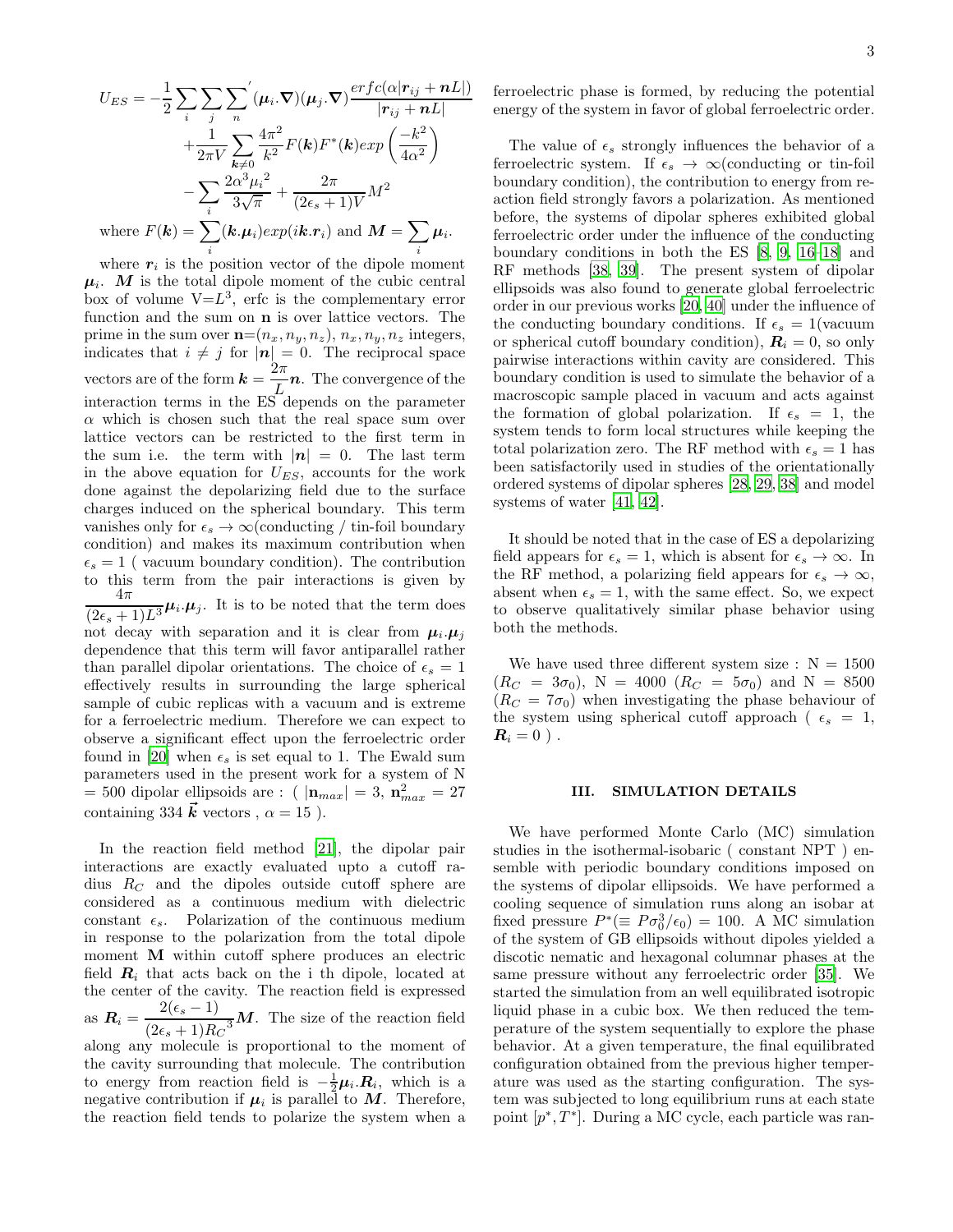<span id="page-3-1"></span>

<span id="page-3-2"></span>FIG. 1. (color online).(a) Evolution of the average second-rank order parameter  $\langle P_2 \rangle$  against reduced temperature  $T^*$  at constant pressure  $P^* = 100.0$  for  $\mu^* = 0.20$  and  $N = 1500$ , 4000. (b) Evolution of  $\langle P_2 \rangle$  against  $T^*$  at  $P^* = 100.0$  for  $\mu^* = 0.40$ and  $N = 1500, 4000$ . (c) Evolution of  $\langle P_2 \rangle$  against  $T^*$  at  $P^* = 100.0$  for  $\mu^* = 0.60$  and  $N = 1500, 4000$  and 8500. (d) Evolution of  $\langle P_2 \rangle$  against  $T^*$  at  $P^* = 100.0$  for  $\mu^* = 0.90$  and  $N = 4000$  and 8500..

domly displaced and reoriented following metropolis criteria where the reorientation moves were performed using Barker-Watts technique [\[21](#page-12-11)]. An attempt to change the volume of the cubic box was also performed in each MC cycle. The acceptance ratio of the roto-translational moves and volume were adjusted to 40%. To overcome any possibility of locking in a metastable state, the particles were also allowed to attempt up-down flip moves exchanging particle tip with bottom with a 20% frequency with respect to the roto-translational MC moves. We have also used an orthogonal box at some state points.

#### <span id="page-3-0"></span>IV. RESULTS & DISCUSSIONS

In order to characterize different phases of the system, various order parameters were computed. The average orientational order of the particles was monitored by the second-rank orientational order parameter  $P_2$  defined by the largest eigenvalue of the order tensor  $S_{\alpha\beta} = \frac{1}{N}$  $\frac{1}{N}\sum_{i=1}^{N}\frac{1}{2}(3u_{i\alpha}u_{j\beta}-\delta_{\alpha\beta})$ , where  $\alpha, \beta = x, y, z$ are the indices referring to three components of the unit vector  $\hat{\mathbf{u}}$  along the orientation of the particles and  $\delta_{\alpha\beta}$  is the Kronecker delta symbol. The value of  $P_2$  is close to zero in the isotropic phase and tends to 1 in the highly ordered phases. The global ferroelectric order was measured by calculating the average polarization per particle  $P_1$  defined by  $P_1 = \frac{1}{N}$  $\frac{1}{N}\sum_{i=1}^{N} \hat{\mu}_i \hat{d}$  where  $\hat{d}$  is the director of the system.  $P_1$  is unity in a perfectly ferroelectric phase and zero in an antiferroelectric phase and in the isotropic phase.  $P_2$  is therefore the indicator of global orientational order and  $P_1$  distinguishes between ferroelectric and antiferroelectric phases. We have also measured the biaxial order parameter  $\langle R_{2,2}^2 \rangle =$  $\langle \frac{1}{2}(1 + \cos^2 \beta) \cos 2\alpha \cos 2\gamma - \cos \beta \sin 2\alpha \sin 2\gamma \rangle$  as de-scribed in [\[43\]](#page-12-28), where  $\alpha, \beta, \gamma$  are the Euler angles giving the orientation of the molecular body set of axes w.r.t. the director set of axes. In a biaxial phase, the anisotropic molecules exhibit additional orientational order along a second macroscopic direction perpendicular to the primary director. It means that we can define a set of perpendicular macroscopic axes of preferential orienta-

<span id="page-3-4"></span><span id="page-3-3"></span>tion (only two need to be defined as the third is then specified as perpendicular to the other two) in a biaxial phase. In the present system, the symmetry axes of the ellipsoids remain aligned in all the uniaxial and biaxial ferroelectric discotic phases but the molecular x axes ( axes along the separation between two dipoles on each ellipsoid) and molecular y axes ( axes perpendicular to both the molecular symmetry axis and molecular x axis) are significantly oriented only in a biaxial phase. The biaxial order parameter  $\langle R_{2,2}^2 \rangle$  measures the degree of ordering of the molecular x and y axes in a plane perpendicular to the primary director [\[43](#page-12-28)]. For  $\langle P_2 \rangle = 1, \langle R_{2,2}^2 \rangle = 0$  the system is perfectly uniaxial and for  $\langle P_2 \rangle = 1, \langle R_{2,2}^2 \rangle = 1$  the system is perfectly biaxial. In order to verify the fluidity of the ferroelectric phases, we calculated the mean square displacement as follows :  $\langle R^2 \rangle \tau = \frac{1}{N} \sum_{i=1}^{N} [\mathbf{r}_i(\tau) - \mathbf{r}_i(0)]^2$ , where  $\mathbf{r}_i(\tau)$  is the position vector of the i th particle after completion of  $\tau$  MC cycles. In the fluid phases, the mean square displacement steadily increases with increasing  $\tau$  indicating fluid behavior. In contrast for solids  $\langle R^2 \rangle_{\tau}$  becomes constant as  $\tau$  increases. For a proper structural analysis of the resultant ferroelectric phases, we calculated important distribution functions as required. We have measured the radial distribution function  $g(r) = \frac{1}{4\pi r^2 \rho} \langle \delta(r - r_{ij}) \rangle_{ij}$ , where the average is taken over all the molecular pairs. The columnar distribution function  $g_c(r_\shortparallel^*)$  and the perpendicular distribution function  $g(r^*_{\perp})$  for the disklike ellipsoids were calculated following [\[32\]](#page-12-18).

# A. Results obtained using the spherical cutoff approach

For  $\mu^* = 0.20$ , the strength of dipolar interaction remains quite weak to significantly influence the phase behavior of the GB ellipsoids. The system in this case exhibits a phase behavior qualitatively similar to that of the non-polar GB disks as reported in [\[35](#page-12-21)]. The variations of the average orientational order parameter  $\langle P_2 \rangle$  against the reduced temperature are presented in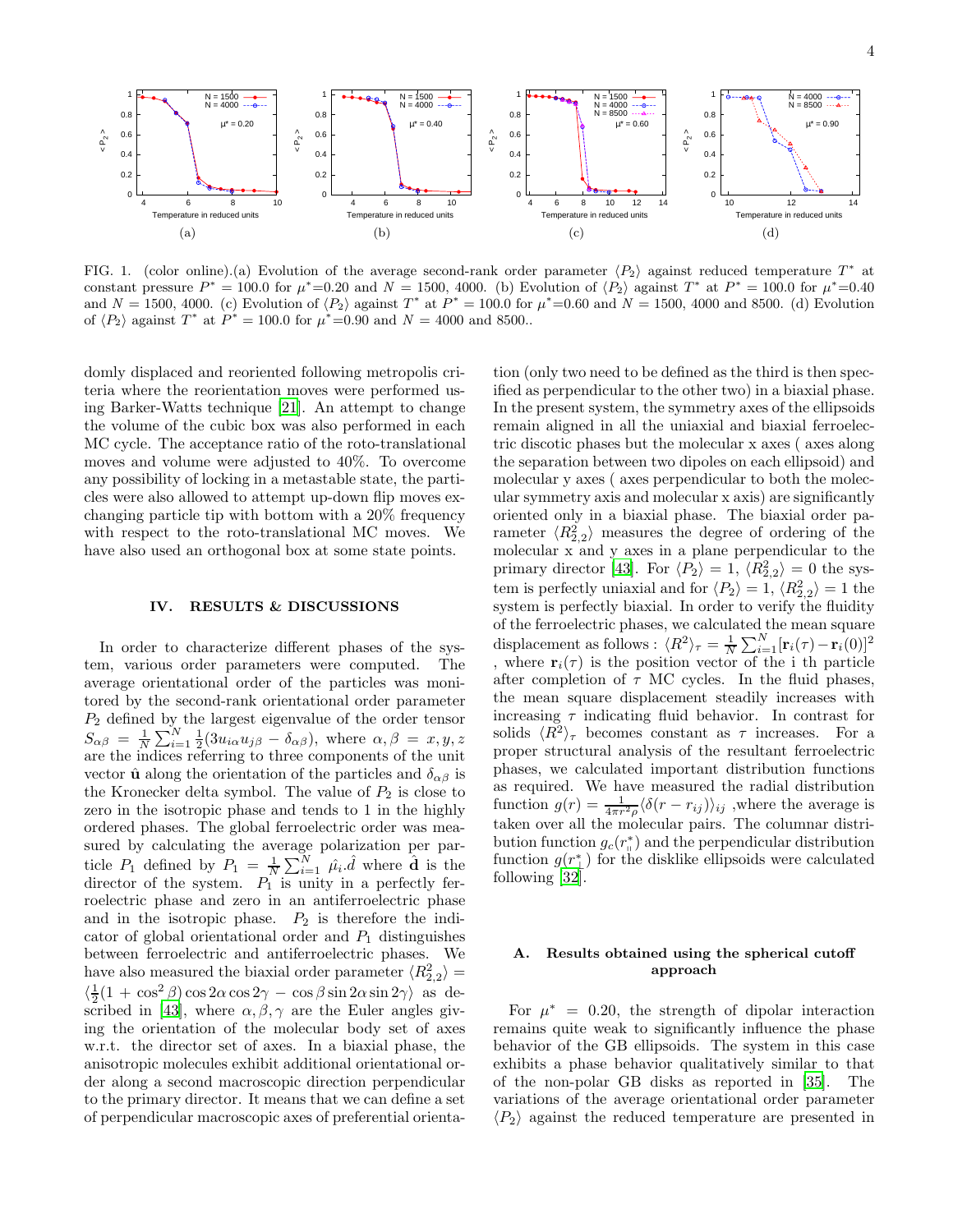



<span id="page-4-0"></span>FIG. 2. (Color online). Snapshots of the configurations generated by MC simulations at  $(N=4000, \mu^* = 0.20)$ : (a) Isotropic phase at  $T^* = 7$ , (b) Nematic phase at  $T^* = 6$ , (c) Side view of the Hexagonal Columnar phase at  $T^* = 5$ , (d) The color plate showing different colors used in the snapshots given in this paper. The oblate ellipsoids are color coded according to their orientation with respect to the phase director ranging from parallel [ green (light gray)] to antiparallel [ blue (dark gray)] and the intermediate colors indicate intermediate orientations. All the snapshots are generated using the graphics software QMGA [\[47\]](#page-12-29).

<span id="page-4-3"></span>

<span id="page-4-2"></span><span id="page-4-1"></span>FIG. 3. (color online). Distribution functions for  $\mu^* = 0.20$  (N = 4000). (a) Radial distribution function  $g(r^*)$  at three different temperatures:  $T^* = 6.5$  (I)  $T^* = 6.0$  (N),  $T^* = 5.0$  (Col); (b) Columnar distribution function  $g_c(r^*_{\parallel})$  at three different temperatures:  $T^* = 6.5, T^* = 6.0$  and  $T^* = 5.0$ ; (c) Perpendicular distribution function  $g(r^*_{\perp})$  at three different temperatures:  $T^* = 6.5, T^* = 6.0$  and  $T^* = 5.0$ . The symbols I stands for isotropic, N stands for nematic phase, Col stands for the columnar phase.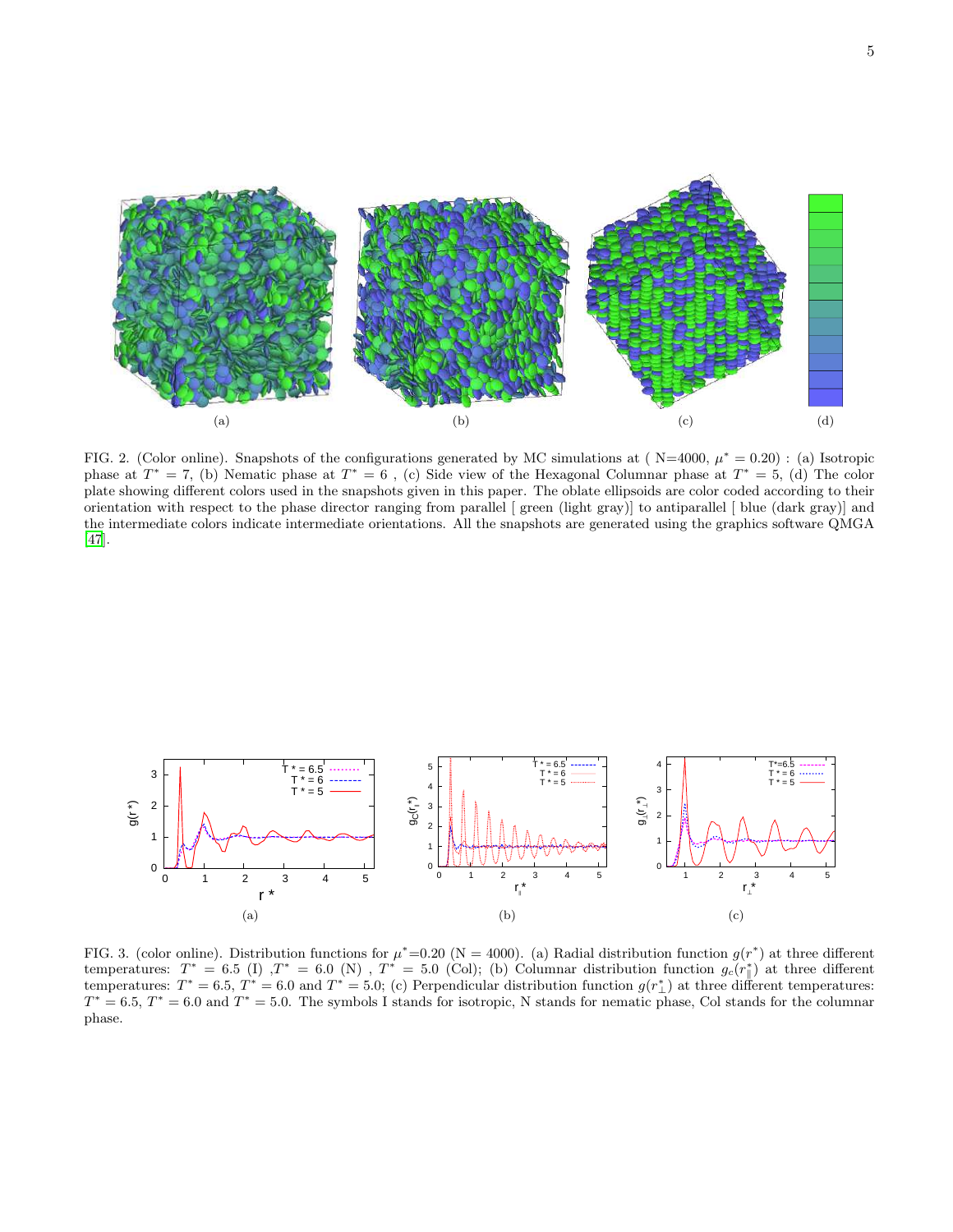

<span id="page-5-1"></span><span id="page-5-0"></span>FIG. 4. (color online). Snapshots of the configurations generated by MC simulations at  $(N=4000, \mu^* = 0.40)$ : (a) Nematic phase at  $T^* = 6.5$ , (b) Top view of the striped Hexagonal Columnar phase with periodically arranged domains of nearly equal and opposite polarizations at  $T^* = 6$ , (c) Side view of the striped Hexagonal Columnar phase at  $T^* = 6$ . The particles are color coded according to their orientation with respect to the phase director ranging from parallel [ green (light gray)] to antiparallel [ blue (dark gray)]. In the columnar phase, most ellipsoids are colored either in green (light gray) or blue(dark gray) to indicate that most of them are oriented either parallel or antiparallel to the director. The different polarized domains can be easily distinguished by their colors.

<span id="page-5-4"></span>

<span id="page-5-2"></span>FIG. 5. (color online). Distribution functions for  $\mu^* = 0.40$  (N = 4000).(a) Radial distribution function  $g(r^*)$  at three different temperatures:  $T^* = 7$  (I),  $T^* = 6.5$  (N),  $T^* = 6.0$  (SCol); (b) Columnar distribution function  $g_c(r^*_{\parallel})$  at three different temperatures:  $T^* = 7$ ,  $T^* = 6.5$  and  $T^* = 6$ ; (c) Perpendicular distribution function  $g(r^*_{\perp})$  at three different temperatures:  $T^* = 7$ ,  $T^* = 6.5$  and  $T^* = 6$ . The symbols I stands for isotropic, N stands for nematic phase, SCol stands for the striped columnar phase.

<span id="page-5-7"></span><span id="page-5-6"></span><span id="page-5-3"></span>

<span id="page-5-5"></span>FIG. 6. (color online). Distribution functions for  $\mu^* = 0.60$  (N = 8500).(a) Radial distribution function  $g(r^*)$  at three different temperatures:  $T^* = 8.5$  (I),  $T^* = 8$  (SN),  $T^* = 7.5$  (SCol); (b) Columnar distribution function  $g_c(r^*_{\parallel})$  at three different temperatures:  $T^* = 8.0, T^* = 7.5, T^* = 6.5$  (SCol); (c) Perpendicular distribution function  $g(r^*_{\perp})$  at four different temperatures:  $T^* = 8.0, T^* = 7.5$  and  $T^* = 6.5$ . The symbols I stands for isotropic, SN stands for the striped nematic phase, SCol stands for the striped columnar phase.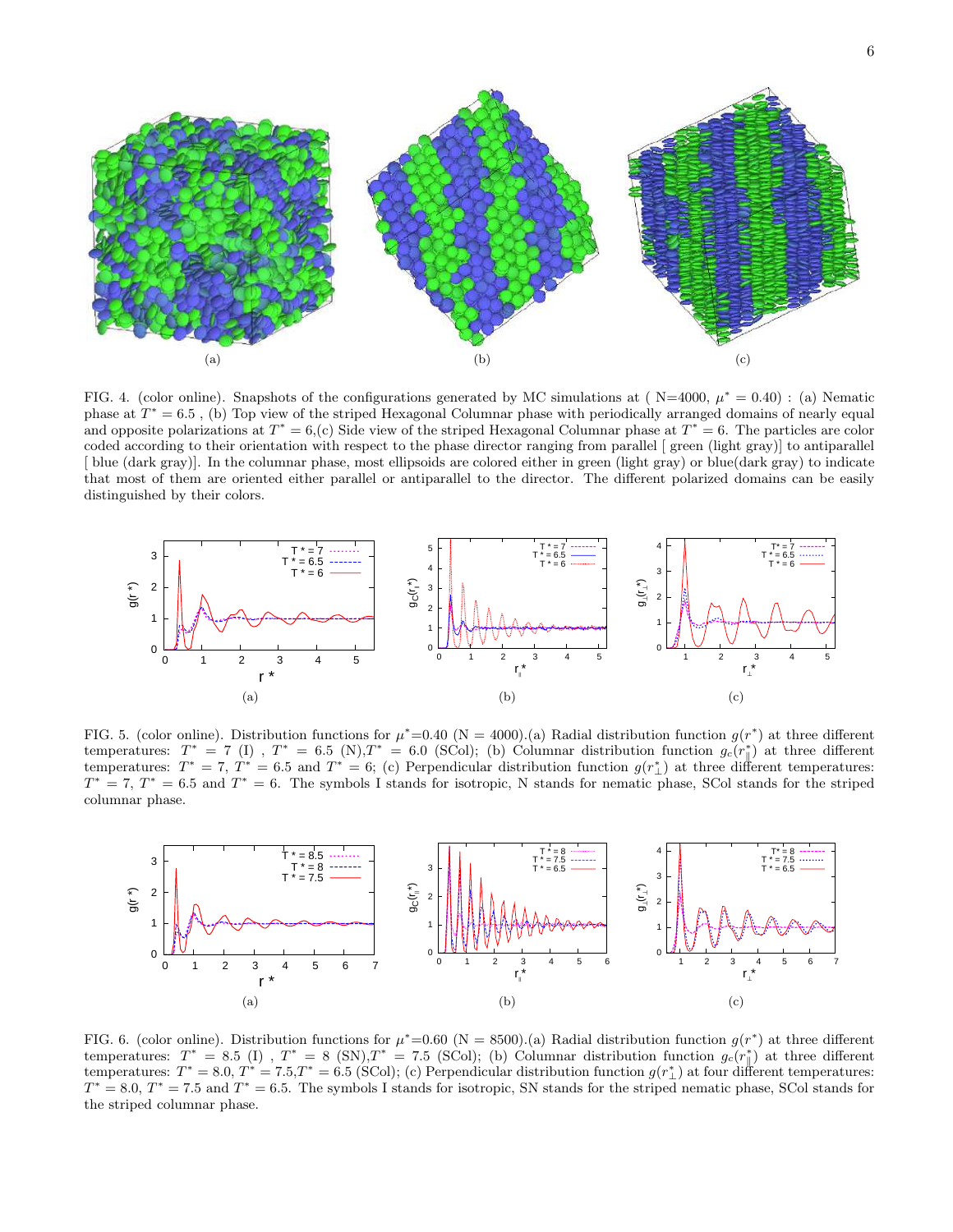

<span id="page-6-4"></span><span id="page-6-3"></span><span id="page-6-2"></span><span id="page-6-1"></span><span id="page-6-0"></span>FIG. 7. (color online). Snapshots of the configurations generated by MC simulations for  $\mu^* = 0.60$ : (a) striped nematic phase with polarized domains at  $T^* = 8$  for  $N = 4000$ , (b) side view of the columnar phase with polarized domains at  $T^* = 7.5$  for  $N = 4000$ , (c) striped nematic phase with polarized domains at  $T^* = 8$  for  $N = 8500$ , (d) Side view of the striped Hexagonal Columnar phase at  $T^* = 7$  for N=8500. The oblate ellipsoids are color coded according to their orientation with respect to the phase director ranging from parallel [ green (light gray)] to antiparallel [blue (dark gray)].

<span id="page-6-5"></span>

<span id="page-6-11"></span><span id="page-6-6"></span>FIG. 8. (color online). Snapshots of the interesting configurations generated by MC simulations for  $\mu^* = 0.90$ : (a) striped nematic phase with polarized domains at  $N = 4000, T^* = 11.5,$  (b) striped nematic phase with polarized domains at  $N =$ 8500,  $T^* = 12$ , (c) Side view of the striped biaxial phase with domains of equal and antiparallel polarization at  $N = 4000$ ,  $T^* =$ 11,(d) Top view of the striped biaxial phase at  $N = 4000$ ,  $T^* = 11$  where the orientations of the dipolar separation vectors of each ellipsoid is indicated by red lines. The oblate ellipsoids are color coded according to their orientation with respect to the phase director ranging from parallel [ green (light gray)] to antiparallel [ blue (dark gray)].

<span id="page-6-10"></span><span id="page-6-9"></span><span id="page-6-7"></span>

<span id="page-6-8"></span>FIG. 9. (color online). Distribution functions for  $\mu^* = 0.90$  (N = 4000). (a) Radial distribution function  $g(r^*)$  at three different temperatures:  $T^* = 12$  (I),  $T^* = 11.5$  (SN),  $T^* = 11.0$  (SB); (b) Columnar distribution function  $g_c(r^*_{\parallel})$  at three different temperatures:  $T^* = 12$ ,  $T^* = 11.5$  and  $T^* = 11.0$ ; (c) Perpendicular distribution function  $g(r^*_{\perp})$  at three different temperatures:  $T^* = 12$ ,  $T^* = 11.5$  and  $T^* = 11.0$ . The symbols SN stands for the striped nematic and SB stands for the striped biaxial phase.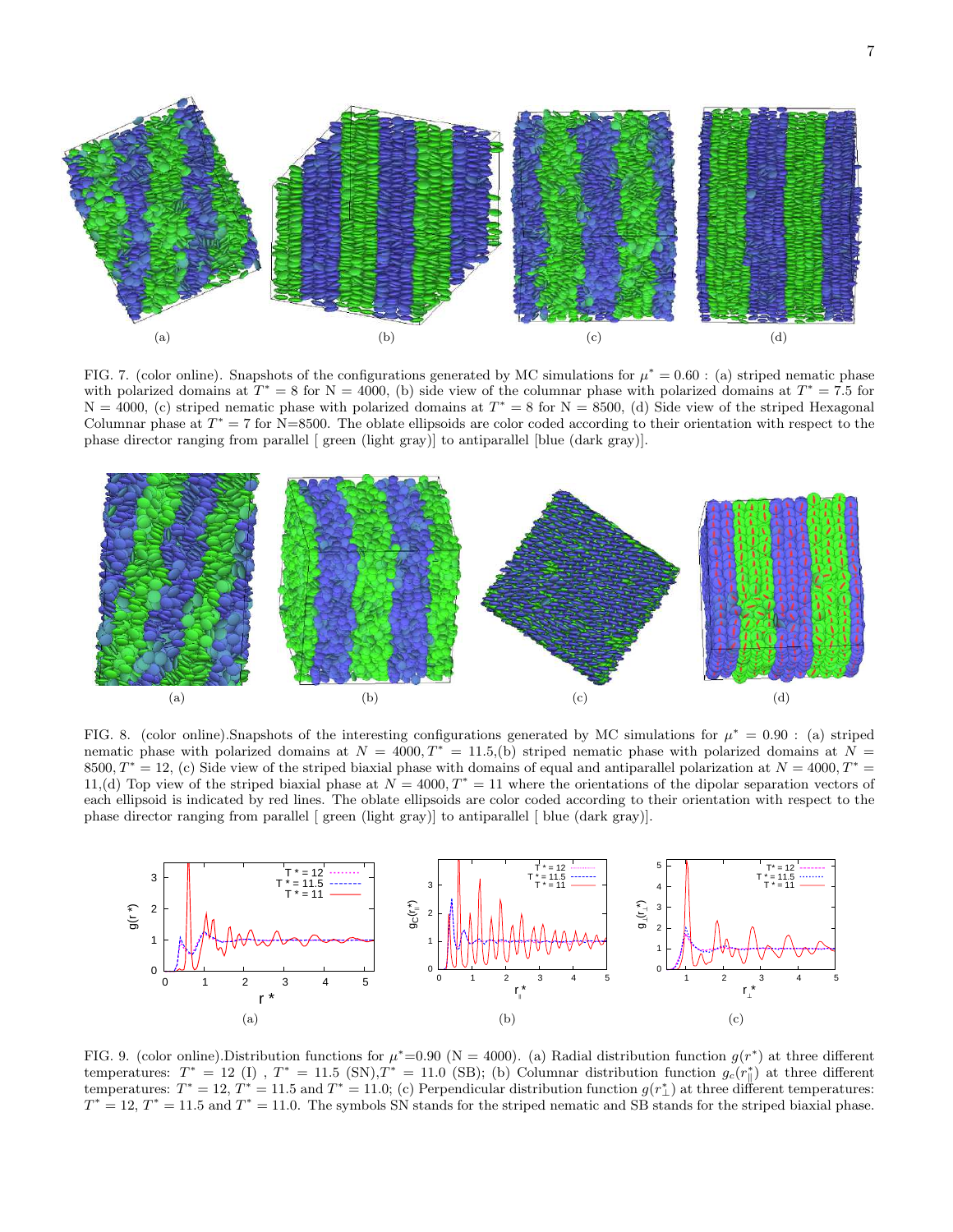Fig.  $1(a)$  for two systems of different size. It can be seen that the behavior remain quite similar for N=1500 and N=4000.  $\langle P_2 \rangle$  remains close to zero at high temperatures identifying the isotropic phase. Upon cooling  $\langle P_2 \rangle$  jumps to  $\langle P_2 \rangle \approx 0.71$  at  $T^* = 6$  indicating a transition to the orientationally ordered discotic nematic phase. At  $T^* = 5$ , we observe a discotic columnar phase without any well defined polar arrangement of the ellipsoids. The snapshots of these resultant configurations are shown in Fig. [2](#page-4-0) and the related distribution functions are presented in Fig. [3](#page-4-1) for N=4000. The flatness in the radial distribution function  $g(r^*)$  at  $T^* = 6.5$  reflects the structurelessness of the isotropic liquid in the long range. At  $T^* = 6$ ,  $g(r^*)$  shows the absence of any long-range positional order in the nematic phase. Considerable structure in  $g(r^*)$  for  $T^* = 5$  indicates the formation of the higher ordered columnar structures. The columnar distribution function  $g_c(r_{\shortparallel}^*)$ , which is a measure of positional order within a single column, is shown in Fig. [3\(b\).](#page-4-2) The periodic nature of  $g_c(r_{\scriptscriptstyle \parallel}^*)$  confirms the periodic stacking of molecules in the columnar phases. At  $T^* = 5$ ,  $g_c(r_{\shortparallel}^*)$  decays algebraically, indicating a quasi longrange columnar order. The algebraic decay of the peak values in the columnar distribution function is a typical signature of columnar liquid crystal order [\[32\]](#page-12-18). For a crystal, the peak intensities remain finite at long range, which is clearly not the case. As the temperature is lowered,  $g_c(r_{\parallel}^*)$  exhibits more ordered structure. The small peaks for  $r^*, r^*_{\shortparallel} < 0.5$  in  $g_c(r^*_{\shortparallel})$  and in  $g(r^*)$ describes finite probability of short range face-to-face ordering in the nematic phase. Fig.  $3(c)$  shows the perpendicular distribution function  $g(r^*_{\perp})$ , which is a measure of translational order in the plane orthogonal to the orientation of the disc shaped molecules.  $g(r^*_{\perp})$  at  $T^* = 6.0$  remains essentially flat for the nematic phase. At  $T^* = 5$ , a flat second peak indicates hexagonal columnar packing. The second peak is usually broken for for a perfect hexagonal order. The biaxial order parameter  $\langle R_{2,2}^2 \rangle$  and the global ferroelectric order parameter  $\langle P_1 \rangle$  remain  $\approx 0$  in all the above described phases for  $\mu^* = 0.20$ .

For  $\mu^* = 0.40$ , the variations of the average orientational order parameter  $\langle P_2 \rangle$  against the reduced temper-atures are shown in Fig. [1\(b\)](#page-3-2) for  $N=1500$  and  $N=4000$ . The isotropic liquid condenses to a discotic nematic phase without any well defined polar ordering at  $T^* = 6.5$  with  $\langle P_2 \rangle \approx 0.66$ . For  $T^* \leq 6.0$ , the systems generate interesting columnar structures consisting of periodic array of ferroelectric slablike domains arranged in an antiferroelectric fashion. The striped columnar phase at  $T^* = 6$ is shown in Figs.  $4(b)$  and  $4(c)$ . It can be clearly seen that the system has split into a number of ferroelectric domains with alternating polarization in the columnar phase. The colors indicate two mutually anti parallel directions of polarization of the domains. Each domain consists of a number of axially polarized columns of the ellipsoids. The related columnar and transverse distri-



<span id="page-7-0"></span>FIG. 10. (color online). Mean-squared displacement  $\langle R^2 \rangle_{\tau}$ against MC cycles for the striped nematic phases at  $(T^*)$  $8, \mu^* = 0.60$  and  $(T^* = 11.5, \mu^* = 0.90)$  for the systems of N  $= 4000$  dipolar particles.

bution functions are shown in Figs.  $5(b)$  and  $5(c)$ . The formation of anti parallel polarized domains can be qualitatively understood as follows. If a spherical ferroelectric sample is surrounded by vacuum, then charges induced on the surface of the sphere creates a depolarizing electric field with energy proportional to the macroscopic polarization. To minimize the configuration energy, domains are generated with opposite polarization which destroy the overall polarization. There is a competition between the energy decrease due to domain formation and energy increase due to domain wall formation. The domains are formed until these two balances each other. A similar scenario can be observed in case of ferroelectric crystals [\[44](#page-12-30)] and in model systems of dipolar spheres [\[16](#page-12-4), [17\]](#page-12-8). Here, the striped phase shows a number of distinct ferroelectric domains with alternating polarization rather than different domains with different directions of polarization found for dipolar spheres [\[17](#page-12-8)]. In addition the domains are characterized with a strong axial polarization. At  $T^* = 6.5$ , the radial distribution function  $g(r^*)$  in Fig. [5\(a\)](#page-5-4) shows the absence of any long-range positional order in the nematic phase. Considerable structure in  $g(r^*)$  for  $T^* = 6$  indicates the formation of higher ordered striped columnar structure. At  $T^* = 6$ ,  $g_c(r_{\shortparallel}^*)$  decays rapidly, indicating a quasi long-range order along column axis. As the temperature is lowered,  $g_c(r^*_{\parallel})$  exhibited more ordered structure. Fig.  $5(c)$  shows the perpendicular distribution function  $g(r_{\perp}^*)$ , which is a measure of translational order in the plane orthogonal to the orientation of the disc shaped molecules.  $g(r^*_{\perp})$  at  $T^* = 6.5$  remains essentially flat for the nematic phase. At  $T^* = 6.0$ , the broken second peak indicates proper hexagonal columnar packing. The biaxial order parameter  $\langle R_{2,2}^2 \rangle$  and the global ferroelectric order parameter  $\langle P_1 \rangle$  remain  $\approx 0$  in all the above described phases for  $\mu^* = 0.40$ .

For  $\mu^* = 0.60$ , the system directly transforms from an isotropic liquid to a striped nematic fluid at  $T^* = 8$ for  $N = 4000$  and  $N = 8500$ . However a smaller system  $(N = 1500)$  does not exhibit the striped nematic phase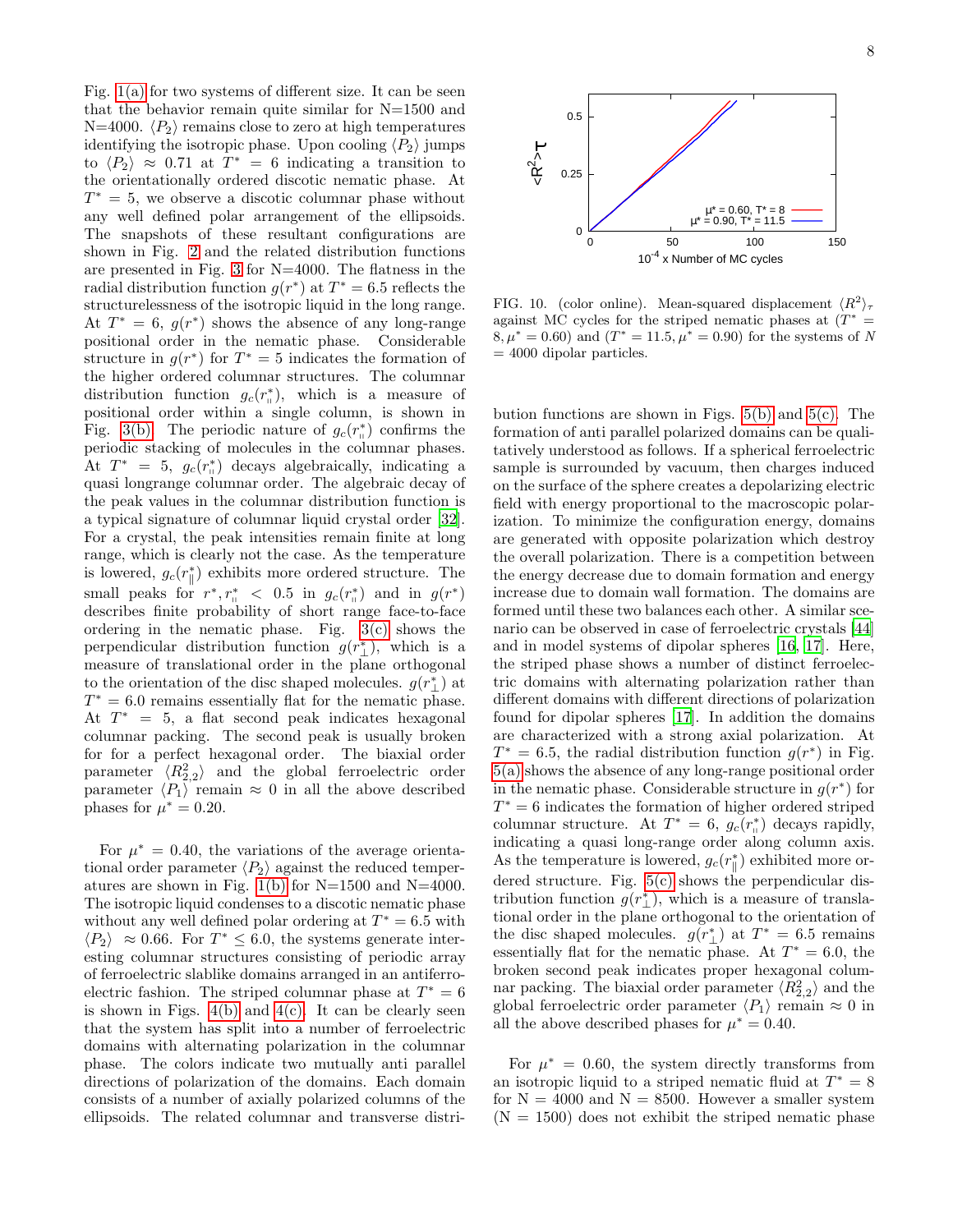at  $T^* = 8$ . The snapshots of the striped nematic configurations are shown in Figs.  $7(a)$  and  $7(c)$  respectively for  $N = 4000$  and  $N = 8500$ . The fascinating periodic modulation of ferroelectric order obtained in the striped nematic phase is similar to that observed in the striped columnar phases found for  $\mu^* = 0.40$ . The snapshots in Fig. [7](#page-6-2) clearly show that systems have generated slablike ferroelectric domains periodically arranged in an antiferroelectric fashion. Different colors have been used to indicate different domains of approximately antiparallel overall polarization. The striped columnar phase appears at  $T^* = 7.5$  for all the system sizes. The similarity in the phase behavior of the two larger systems can be seen from Fig. [1\(c\)](#page-3-3) describing the variation of the average orientational order parameter with the reduced temperature. The snapshots also indicate that each domain is strongly polarized.

The snapshots in Fig. [7](#page-6-2) show that the domain size increases with the system size N in case of the striped nematic and columnar phases. For N=1500, each polarized slablike domain in the striped columnar phases consists of two rows and for  $N = 4000$  and  $N=8500$ , the domains clearly consist of three and four rows respectively as can be seen from figs[.7\(b\)](#page-6-3) and [7\(d\).](#page-6-4) The gradual increase in the domain size clearly indicates that the consideration of longer range of dipolar interaction favors the ferroelectric order. In addition, the snapshots in Fig[.7](#page-6-2) clearly demonstrate the absence of any long range structure in the striped nematic phases. In order to verify the fluidity of the nematic phase, we calculated the mean square displacement  $\langle R^2 \rangle_{\tau}$  and the corresponding plot is shown in Fig. [10.](#page-7-0) The mean square displacement steadily increased with increasing  $\tau$ indicating highly fluid behavior at  $T^* = 8$ . The related structural distribution functions for  $\mu^* = 0.60, N = 8500$ are shown in Fig. [6.](#page-5-5) At  $T^* = 8$ , the radial distribution function  $g(r^*)$  in Fig. [6\(a\)](#page-5-6) shows the absence of any long-range positional order in the nematic phase. Considerable structure in  $g(r^*)$  for  $T^* \leq 7.5$  indicates the formation of higher ordered columnar structures. At  $T^* = 7.5$ ,  $g_c(r_{\shortparallel}^*)$  decays rapidly, indicating a quasi long-range order along column axis. The snapshot in Figs[.7\(b\)a](#page-6-3)nd [7\(d\)](#page-6-4) show the positional order along the columns of the columnar fluid structures. Fig.  $6(c)$ shows the perpendicular distribution function  $g(r^*_{\perp})$ which at  $T^* = 8$  remains essentially flat for the nematic phase. At  $T^* = 6.5$ , the broken second peak indicates proper hexagonal columnar packing. The biaxial order parameter  $\langle R_{2,2}^2 \rangle$  and the global ferroelectric order parameter  $\langle P_1 \rangle$  remain  $\approx 0$  in all the above described phases for  $\mu^* = 0.60$ 

Let us now describe the phase behavior for  $\mu^* =$ 0.90. The system exhibits a striped biaxial phase having slablike ferroelectric domains in addition to the uniaxial striped nematic phase. The phase biaxiality originates exclusively from the strong dipolar interactions. No columnar phase is obtained at this dipole strength. The variations of the orientational order parameter  $\langle P_2 \rangle$ against the reduced temperatures for different system sizes are shown in Fig.  $1(d)$ . It can be seen from Figs.  $1(c)$  and  $1(d)$  that the temperature range of the striped nematic phase gradually increases with the dipole strength for a fixed system size which is similar to the behavior of the system when studied under the influence of the conducting boundary conditions in our previous investigation [\[40](#page-12-25)] where the temperature range of the single domain ferroelectric nematic phase gradually increased with  $\mu^*$ . Here, a system size effect is also observed as the temperature range of the striped nematic phase is found to increase with N as indicated by the plots in [1\(d\).](#page-3-4) The largest system consisting of  $N = 8500$  dipolar ellipsoids exhibits a striped nematic phase at  $T^* = 12$ with  $\langle P_2 \rangle \approx 0.5$ . The ordering of ferroelectric domains as shown in Figs.  $8(a)$  and  $8(b)$  is quite similar to that observed for the striped nematic and striped columnar phases obtained for lower dipole strengths. Fig. [9\(a\)](#page-6-7) shows the radial distribution function  $g(r^*)$  at different temperatures. The flatness in  $g(r^*)$  at  $T^* = 11.5$  reflects the structurelessness of the striped nematic liquid in the long range. At  $T^* = 11.5$ ,  $g_c(r_{\shortparallel}^*)$  and  $g_{\perp}(r_{\perp}^*)$  also show no sign of any long range positional order. We have also calculated the mean square displacement  $\langle R^2 \rangle_{\tau}$  for the striped nematic phase at  $T^* = 11.5$ . The mean square displacement steadily increased with increasing  $\tau$  indicating fluid behavior as shown in Fig. [10.](#page-7-0) Considerable structure in  $g(r^*)$  at  $T^* = 11$  indicates the formation of a more ordered biaxial phase. We have measured the conventional biaxial order parameter  $\langle R_{2,2}^2 \rangle$ , the value which is  $\approx 0.95$  as measured in the biaxial phases. However,  $\langle R_{2,2}^2 \rangle$  remain  $\approx 0$  in the striped nematic phases reported here. The columnar and transverse distribu-tion functions shown in Figs. [9\(b\)](#page-6-8) and [9\(c\),](#page-6-9) are quite different from those obtained for the columnar phases. From the snapshots of the biaxial phases, we can understand the related structure. From Fig. [8\(d\),](#page-6-10) it can be seen that the dipoles are arranged such that the dipolar separation vectors pointing from one dipole on a disc to the other get oriented mostly in same direction. This ordering can be understood as the effect of strong pair interaction possible in this condition between two terminal dipoles of neighboring ellipsoids if two parallel dipoles are placed above each other. The snapshot of such intercalated arrangement is shown in Fig. [8\(c\).](#page-6-11) The structural distribution functions for the biaxial phase are shown in Fig. [9\(a\)](#page-6-7)[-9\(c\)](#page-6-9) At  $T^* = 11$ ,  $g_c(r_{\shortparallel}^*)$  indicates the intercalated arrangement of the ellipsoids. The shorter peaks generate due to the presence of the pairs of side-by-side ellipsoids covering single ellipsoids. It should be noted that strong dipoles stabilize striped nematic phases with relatively weak orientational order. The global ferroelectric order parameter $\langle P_1 \rangle$  remained approximately equal to zero indicating zero net polarization for all the phases observed for  $\mu^* = 0.90$ .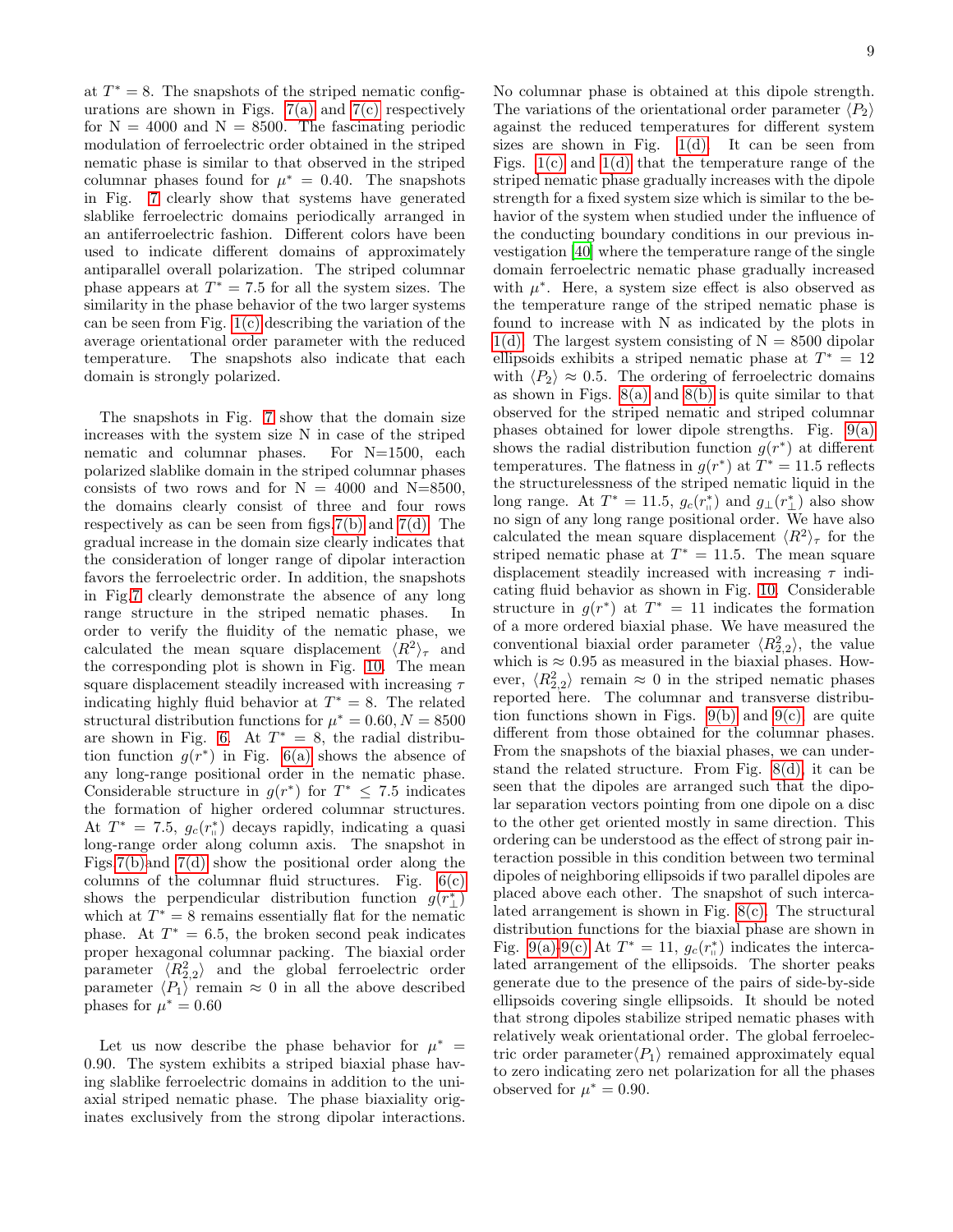## B. Results obtained using the Ewald summation method

We have also studied the phase behavior using the conventional but more time consuming Ewald Summation method with  $\epsilon_s = 1$ . We have chosen a smaller system consisting of  $N = 500$  dipolar ellipsoids to study the depolarizing effects using ES approach and investigated the phase behaviors for two different dipole strengths  $\mu^* = 0.70$  and  $\mu^* = 0.90$  for which we observe the ferroelectric nematic, ferroelectric columnar and ferroelectric biaxial order within periodic slablike ferroelectric domains.

For  $\mu^* = 0.70$ , the striped nematic phase with ferroelectric slablike domains is obtained at  $T^* = 9$ upon cooling the isotropic phase at the fixed pressure. The snapshot in Fig. [12\(a\)](#page-11-1) clearly shows the presence of ferroelectric nematic domains with mutually opposite polarization at  $T^* = 8.5$ . Further lowering of temperature gives rise to a columnar liquid crystal, at  $T^* = 8$ , with ferroelectric domains consisting of three rows of columns. The plots of the structural distribution functions are presented in Fig. [13.](#page-11-2) The flatness in the radial distribution function  $g(r^*)$  at  $T^* = 8.5$  confirms the absence of any long-range positional order in the striped nematic phase shown in Fig. [12\(a\).](#page-11-1) Considerable structure in  $g(r^*)$  for  $T^* \leq 8$  indicates the formation of the higher ordered columnar structures. The columnar distribution function  $g_c(r_\shortparallel^*)$  is shown in Fig. [13\(b\).](#page-11-3) At  $T^* = 8$ ,  $g_c(r_{\shortparallel}^*)$  decays algebraically, indicating a quasi longrange columnar order as shown in the snapshot in Fig[.12\(b\).](#page-11-4) The small peaks for  $r^*, r^*_{\shortparallel} < 0.5$  in  $g_c(r^*_{\shortparallel})$ and in  $g(r^*)$  indicates finite probability of short range face-to-face ordering in the nematic configurations. Fig. [13\(c\)](#page-11-5) shows the perpendicular distribution function at  $T^* = 8.5$  remains essentially flat for the nematic phase. At  $T^* = 8$ , a broken second peak indicates hexagonal columnar packing of the columns. The above characteristics are qualitatively similar to that of the (N  $= 4000, \mu^* = 0.60$  system investigated using the SC technique. The biaxial order parameter  $\langle R_{2,2}^2 \rangle$  and the global ferroelectric order parameter  $\langle P_1 \rangle$  remain  $\approx 0$  in all the above described phases for  $\mu^* = 0.70$ .

For  $\mu^* = 0.90$ , the striped nematic phase having ferroelectric slablike domains is obtained at  $T^* = 11$ upon cooling the isotropic phase. The variations of the average orientational order parameter  $\langle P_2 \rangle$  against the reduced temperatures are presented in Fig.  $12(e)$ and the snapshots of the interesting configurations obtained using the Ewald sum method are given in Figs.  $12(c)$ [-12\(d\).](#page-11-8) The presence of ferroelectric nematic domains with antiparallel polarizations at the above temperature can be seen from the snapshots. Further lowering of temperature generates a highly ordered biaxial phase, at  $T^* = 10.5$ , with ferroelectric domains of width  $\approx 3\sigma_0$ . The strong dipolar interactions in this case stabilizes a biaxial phase instead of a columnar

phase. The characteristics are again found qualitatively similar to that exhibited by  $(N = 4000,\mu^* = 0.90)$ system studied using the spherical cutoff approach. The plots of the structural distribution functions are given in Fig. [14.](#page-11-9) The flatness in the radial distribution function  $g(r^*)$  at  $T^* = 11$  confirms the absence of any long-range positional order in the striped nematic phase. Figs. [14\(b\)](#page-11-10) and [14\(c\)](#page-11-11) show that the columnar and perpendicular distribution functions remains essentially flat for the nematic phase at  $T^* = 11$ . Considerable structures in  $g_c(r_{\perp}^*)$  and  $g(r_{\perp}^*)$  at  $T^* = 10.5$  indicate the formation of the higher ordered biaxial phase. We have measured the biaxial order parameter  $\langle R_{2,2}^2 \rangle$ , the value which is  $\approx 0.95$  as measured in the striped biaxial phase at  $T^* = 10.5$ . However,  $\langle R_{2,2}^2 \rangle$  remain  $\approx 0$  in the striped nematic phase. The columnar and transverse distribution functions at  $T^* = 10.5$  are found quite different from those obtained for the columnar phases. From the snapshot of the biaxial phase in Fig. [12\(d\),](#page-11-8) we can understand that the structure is quite similar to the biaxial phase obtained using the spherical cutoff approach. It can be seen that the dipoles are arranged such that the dipolar separation vectors pointing from one dipole on a disc to the other get oriented mostly in same direction. This ordering can be understood as the effect of strong pair interaction possible in this condition between two terminal dipoles of neighboring ellipsoids if two parallel dipoles are placed above each other. At  $T^* = 10.5, g_c(r_{\parallel}^*)$  indicates the intercalated arrangement of the ellipsoids.

The formation of a biaxial phase via dipolar interactions supports earlier simulation works on dipolar anisotropic particles which showed that dipolar interactions can introduce a biaxial orientational order even in the absence of a shape biaxiality of the constituent molecules[\[35,](#page-12-21) [45\]](#page-12-31). The global ferroelectric order parameter $\langle P_1 \rangle$  remained approximately equal to zero indicating zero net polarization for all the phases observed for  $\mu^* = 0.90$ . We have observed that the system developed a small cavity at this dipole strength which might be a result of the fixed shape constraint of the cubic box used by us as reported earlier in studies of discotic liquid crystals in [\[37\]](#page-12-22).

Therefore, the simulations of smaller systems performed using the ES technique, generated results qualitatively similar to that obtained from the simulations of larger systems using the spherical cutoff technique. Usually it is considered that the macroscopic properties of a system of dipolar particles converge more rapidly with systemsize in case of ES method ( $\epsilon_s = \infty$ ) than in case of RF method. Here, the results also indicate that the macroscopic properties of a system of dipolar particles exhibiting long range ferroelectric order also converge more rapidly in case of the ES method ( $\epsilon_s = 1$ ) than in case of the simpler spherical cutoff method. A study on the system size effects using ES technique, although of un-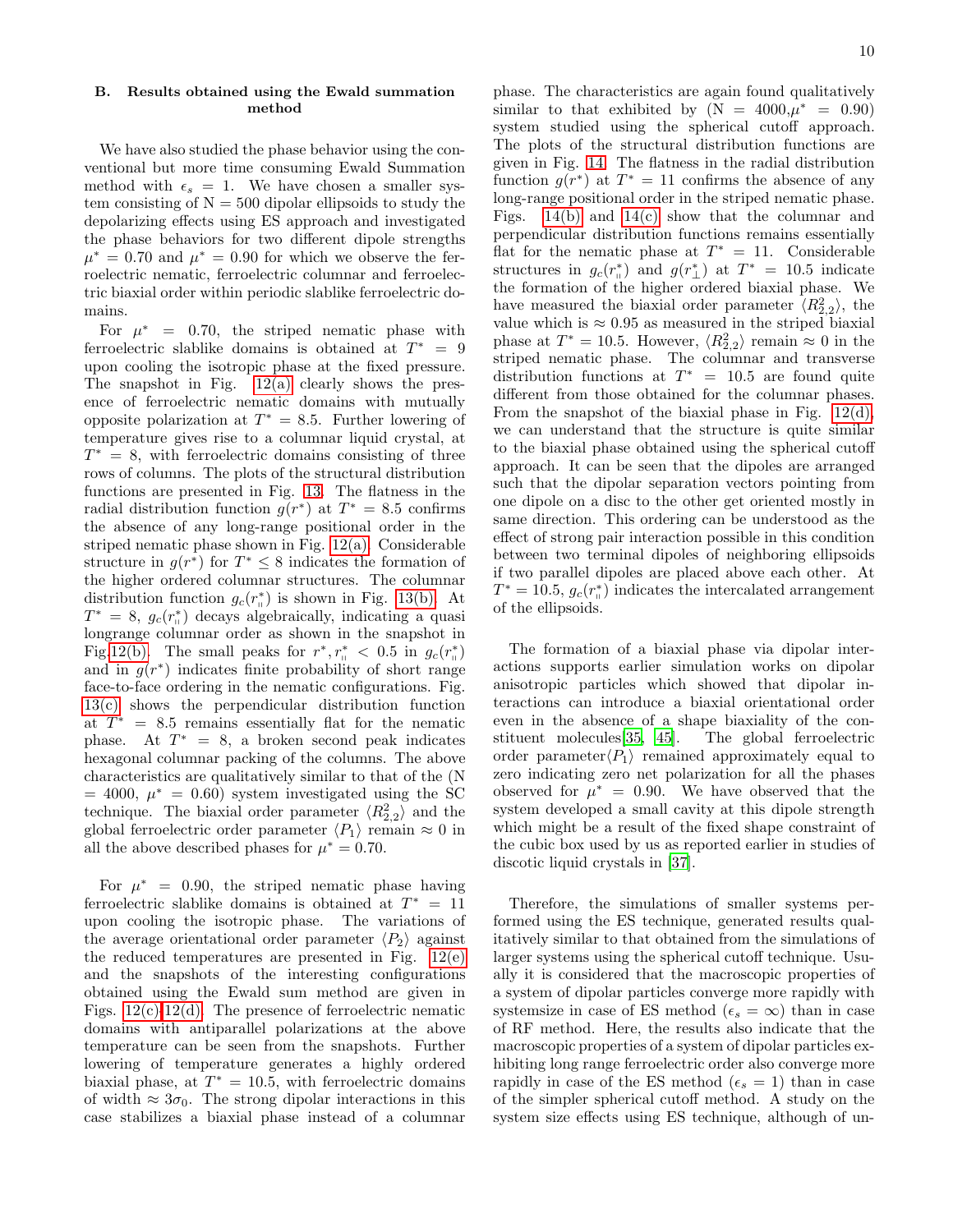

<span id="page-10-1"></span>FIG. 11. (color online). The variation of the pair interaction energy  $U_{total}^*$  of two polar ellipsoids having parallel dipolar separation vectors as one polar ellipsoid is slid over another along dipolar separation vector with their dipoles oriented along their symmetry axes and keeping the component of the inter particle vector parallel to the symmetry axes of the particles at a fixed value of  $\sigma_e$ .  $r^*_{\perp}$  is the component of the inter particle vector perpendicular to the symmetry axes of the particles. The different curves are for different combinations of  $d*$  and  $\mu^*$  as described inside the figure.

deniable interest, has not been attempted here because of the substantial computing cost required. However, we think that the domain size would increase with system size in the ES method similar to behavior observed in spherical cutoff approach. A similar view was also discussed for ferroelectric systems of dipolar spheres in [\[16\]](#page-12-4).

Let us now discuss the behavior of the pair interactions. The pair interaction energy between two dipolar ellipsoids is plotted in fig. [11](#page-10-1) as a function of the component of the pair separation vector r perpendicular to the particle symmetry axes  $r^*_{\perp}$  as one particle is slid over the other maintaining a fixed separation  $(r_{\shortparallel} = \sigma_e)$ along the symmetry axis and having all dipoles oriented in same direction. Note that when  $r^*_{\perp}$  is zero one particle completely covers the other. Curves are shown for  $d^* = 0$  and  $d^* = 0.50$ . Here we have discussed the case where the ellipsoid is sliding along the direction of molecular x axis, i.e. along the dipolar separation vector  $\mathbf{d}^* (= d^* \hat{x})$  of the ellipsoids. This particular case is important for the biaxial phase behavior found for  $\mu^*$ =0.90. It is evident from Fig. [11](#page-10-1) that the dipolar separation  $d^*$  has a dramatic role on the pair potential. For  $d^* = 0$ , the strong head-to-tail dipolar interaction results in a sharp minima at  $r^*_{\perp} = 0$ . It is the sharpness of this potential which leads to strong stabilization of the columnar phase for central dipolar disk shaped particles studied in [\[9](#page-12-6), [46\]](#page-12-32). In the columnar phases of central dipolar disks, the individual polarized columns do not interact strongly enough and entropy ensures that equal numbers will be polarized in opposite directions [\[9,](#page-12-6) [46\]](#page-12-32). In the present model, the pair interaction looses its sharp focus when the dipoles are more separated and generates a weaker and slowly varying attraction which helps in generating the ferroelectric nematic order for  $d^* = 0.50$ . It can be seen that for separation  $d^* =$ 0.50, a second well is constructed with its minimum at  $r^*_{\perp}$ =0.50. The second well simply results from the interaction between two parallel dipoles when they are positioned above each other. The strengthening of this second well favors strong stabilization of the ferroelectric biaxial phase at higher dipole strengths. In the uniaxial striped nematic and striped columnar phases, the dipolar separation vectors of two neighboring ellipsoids are usually randomly oriented with respect to each other. In such cases, the pair interaction do not generate a second well as found for parallel orientation of the dipolar separation vectors of the two ellipsoids. Here, the formation of the ferroelectric columnar domains for  $\mu^* = 0.40, 0.60$  and 0.70 indicate that the column-column interactions are stronger than that in case of central dipolar disks.

## <span id="page-10-0"></span>V. CONCLUSIONS

In this work, we have systematically investigated the influences of the depolarizing boundary conditions upon the existence of a class of novel ferroelectric phases of dipolar origin in the systems of disklike anisotropic particles using both the spherical cutoff and the Ewald Summation techniques. The systems resulted in the formation of periodic slablike ferroelectric fluid domains arranged in an antiferroelectric fashion. We found existence of the long range ferroelectric nematic, ferroelectric columnar and ferroelectric biaxial orderings within the domain regions at different state points and dipole strengths. It is found that the minimum value of the dipole strength required to generate a ferroelectric order is  $\mu^* = 0.40$ . The periodicity and the size of the slablike domains, for a fixed systemsize, remained unchanged with respect to a variation of temperature or dipole strength studied here. It is explicitly shown that the size of the ferroelectric domains grow with the system size as an effect of considering increasing range of dipolar interactions. These results provide great support to the novel understanding that the dipolar interactions are indeed sufficient to produce a long range ferroelectric order in discotic fluids. Our results also supports the view expressed in [\[16\]](#page-12-4) that for sufficiently large samples the local orientational order in the ferroelectric domains would be quite similar to that obtained with  $\epsilon_s = \infty$ . Our study should be helpful in analyzing and understanding the structural properties of novel anisotropic fluids where dipolar forces would play a dominant role in generating global ferroelectric order.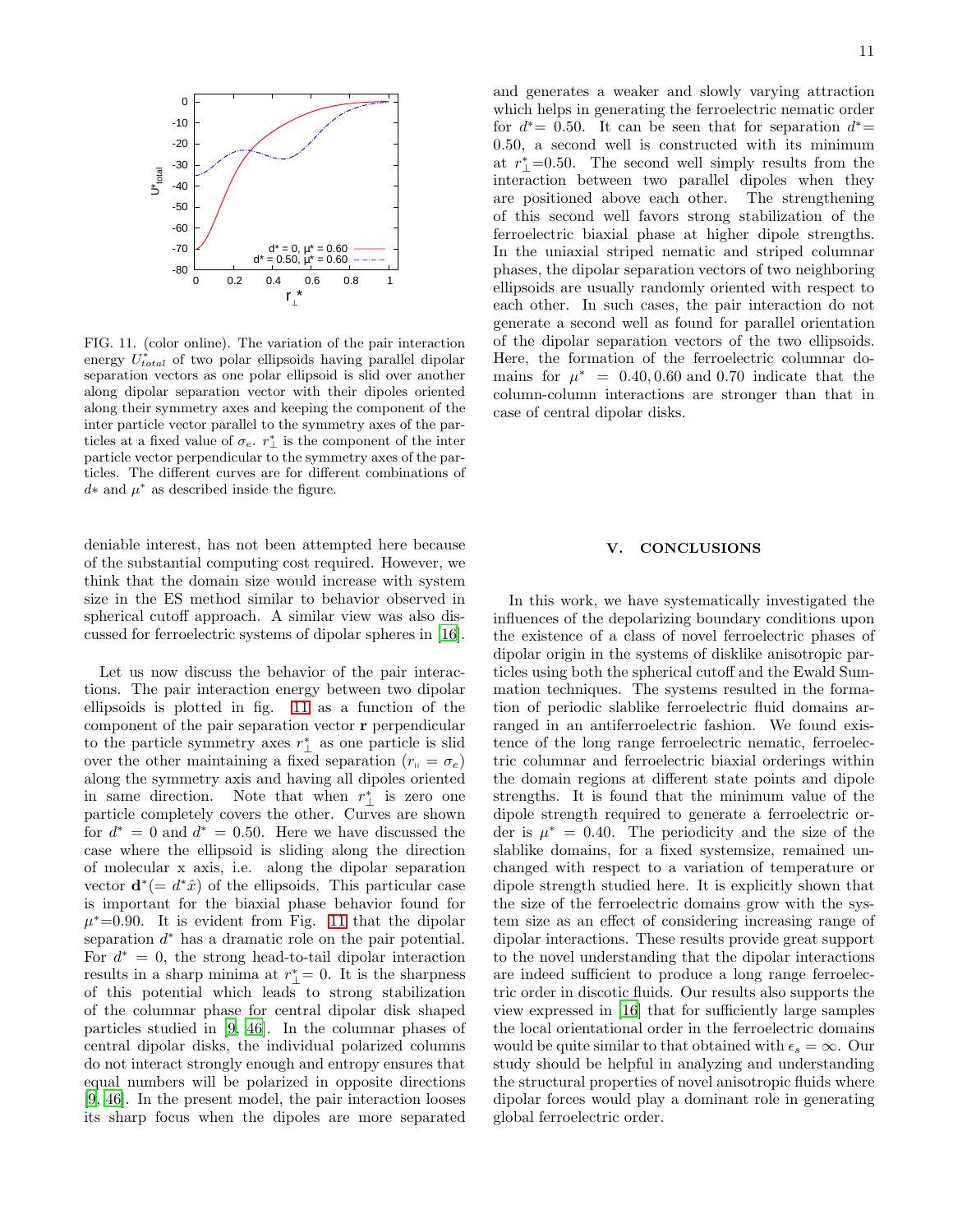<span id="page-11-8"></span><span id="page-11-6"></span> $\Omega$ 

6 8 10 12

<span id="page-11-5"></span>(e)

perature in reduced units



<span id="page-11-7"></span><span id="page-11-4"></span><span id="page-11-1"></span>(a)  $(b)$   $(c)$   $(d)$ 



<span id="page-11-3"></span><span id="page-11-2"></span>FIG. 13. (color online). Distribution functions for  $\mu^*=0.70$  (N = 500). (a) Radial distribution function  $g(r^*)$  at three different temperatures:  $T^* = 8.5$  (SN)  $T^* = 8.0$  (SN) and  $T^* = 7.5$  (SCol); (b) Columnar distribution function  $g_c(r^*_{\parallel})$  at three different temperatures:  $T^* = 8.5 \cdot T^* = 8.0$  and  $T^* = 7.5$ ; (c) Perpendicular distribution function  $g(r^*_{\perp})$  at three different temperatures:  $T^* = 8.5, T^* = 8.0$  and  $T^* = 7.5$ . The symbols SN stands for striped nematic phase, SCol stands for the striped columnar phase.



<span id="page-11-9"></span>FIG. 14. (color online). Distribution functions for  $\mu^* = 0.90$  (N = 500). (a) Radial distribution function  $g(r^*)$  at two different temperatures:  $T^* = 11$  (SN) and  $T^* = 10.5$  (SB); (b) Columnar distribution function  $g_c(r^*_{\parallel})$  at two different temperatures:  $T^* = 11$  and  $T^* = 10.5$ ; (c) Perpendicular distribution function  $g(r^*_{\perp})$  at two different temperatures:  $T^* = 11$  and  $T^* = 10.5$ . The symbols SN stands for striped nematic phase, SB stands for the striped biaxial phase.

.

# VI. ACKNOWLEDGEMENT

T.K. Bose gratefully acknowledges the support of CSIR, India for providing Senior Research Fellowship via

<span id="page-11-11"></span><span id="page-11-10"></span>sanction no. 09/028(0794)/2010-EMR-I. This work was supported by the UGC-UPE scheme of the University of Calcutta and the FIST scheme of DST, India.

<span id="page-11-0"></span><sup>[1]</sup> L. M. Blinov, Liq. Cryst. 24, 143 (1998). [2] L. A. Beresnev, L. M. Blinov, M. A. Osipov and S. Pikin,